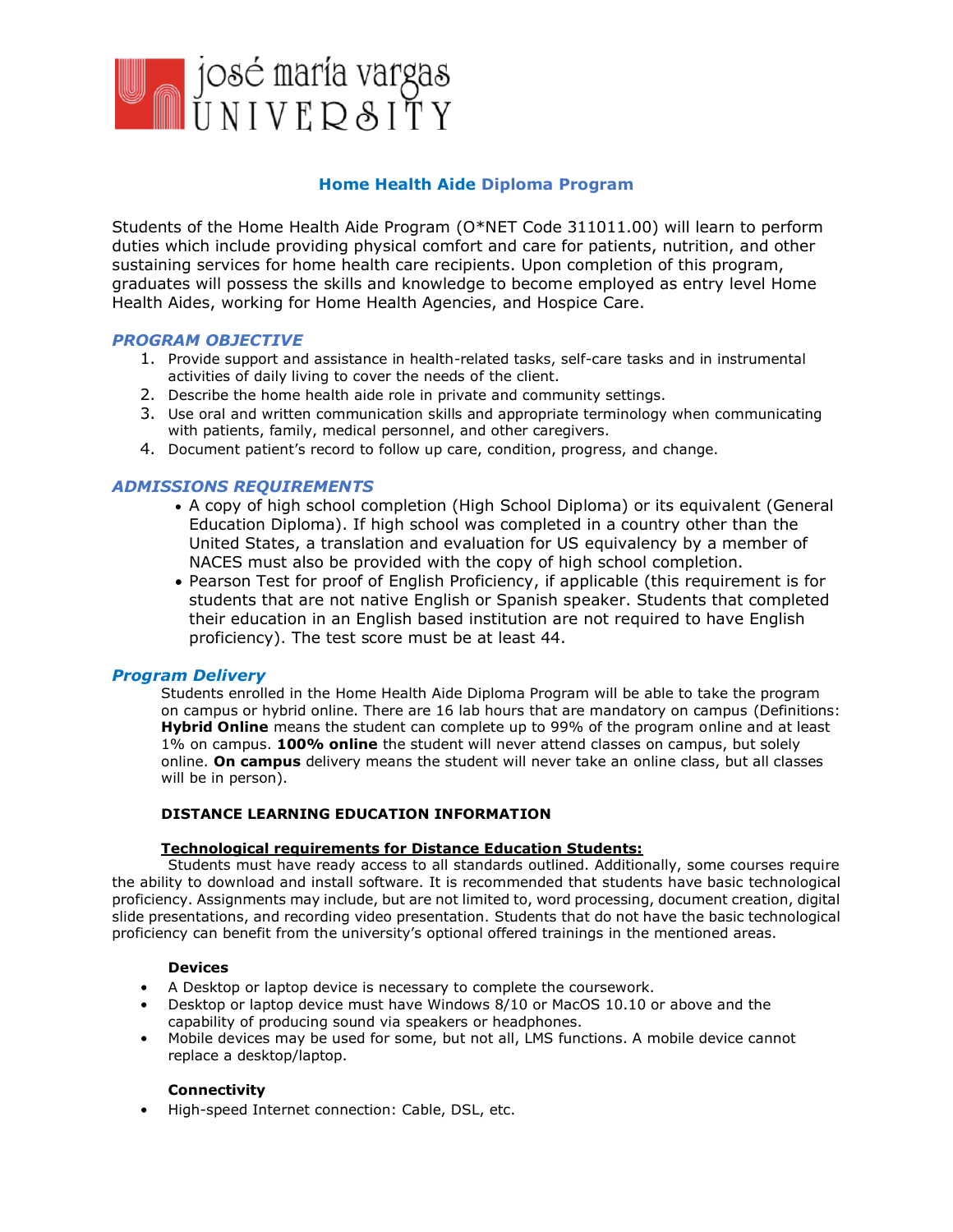

- Internet Web Browser (Firefox, Internet Edge, Safari, or Google Chrome).
- Personal or university e-mail account.

#### **Recommended creation/processing software**

- Word Processor (MS Word, Google Docs, etc.).
- PDF Reader (Adobe Acrobat Reader or Apple Preview).
- Additional software may be required for certain courses.

## **Students privacy:**

Student privacy is very important to the university. Students the university FERPA statement located university website under the consumer disclosures tab in the financial aid section. Students may also review the student records section of the university catalog pages 79-80 for more information on privacy.

#### **Verification of Identity Protection:**

During the admissions process students will be asked to provide a copy of their state or government issue ID. After students begin their program they will be required to upload a face picture to their Vargas Portal profile. Student identities will be verified and their privacy protected through the use of a student a unique username and password during the Admissions process. The Admissions and Financial Aid Offices will verify incoming student documentation. Student privacy will be protected through the https secure connection of the Vargas Portal. Students will login online and agree through a student agreement that they are the sole users of the course materials. Students will be asked to submit their assignments on the Vargas Portal.

#### **Additional Distance Education Fees:**

There are no platform access fees, online library access fees, fees associated with identity verification and the course textbooks may be purchased by the students on amazon.com and other online retail stores. If students desire the university to purchase the course textbooks for the student, the university will charge the cost of the book plus \$30 to the student account. Through the Vargas Portal students will be able to pay the charges, if they desire the university to buy the books for them.

## *GRADUATION REQUIREMENTS*

The JMVU Home Health Aide Program requires that student complete one course for a total of 75 contact hours.

- Successful completion of the University orientation course.
- HCP 0330 Home Health Aide (75 contact hours)
- A current and valid American Heart Association certificate in CPR Basic Life Support.
- Proof of the completion of a two-step PPD test.
- Proof of receipt for level 2 AHCA background check.
- Successful completion of the university career services requirements.

### *PROGRAM LENGTH*

The Home Health Aide Program is designed to be completed in one semester (less than one calendar year). Completion of the program requires 75 contact hours. Students will not earn college credits.

## *PROGRAM COSTS*

Undergraduate Admissions Application fee (non-refundable) \$50 Tuition \$540 Estimated cost for book \$71